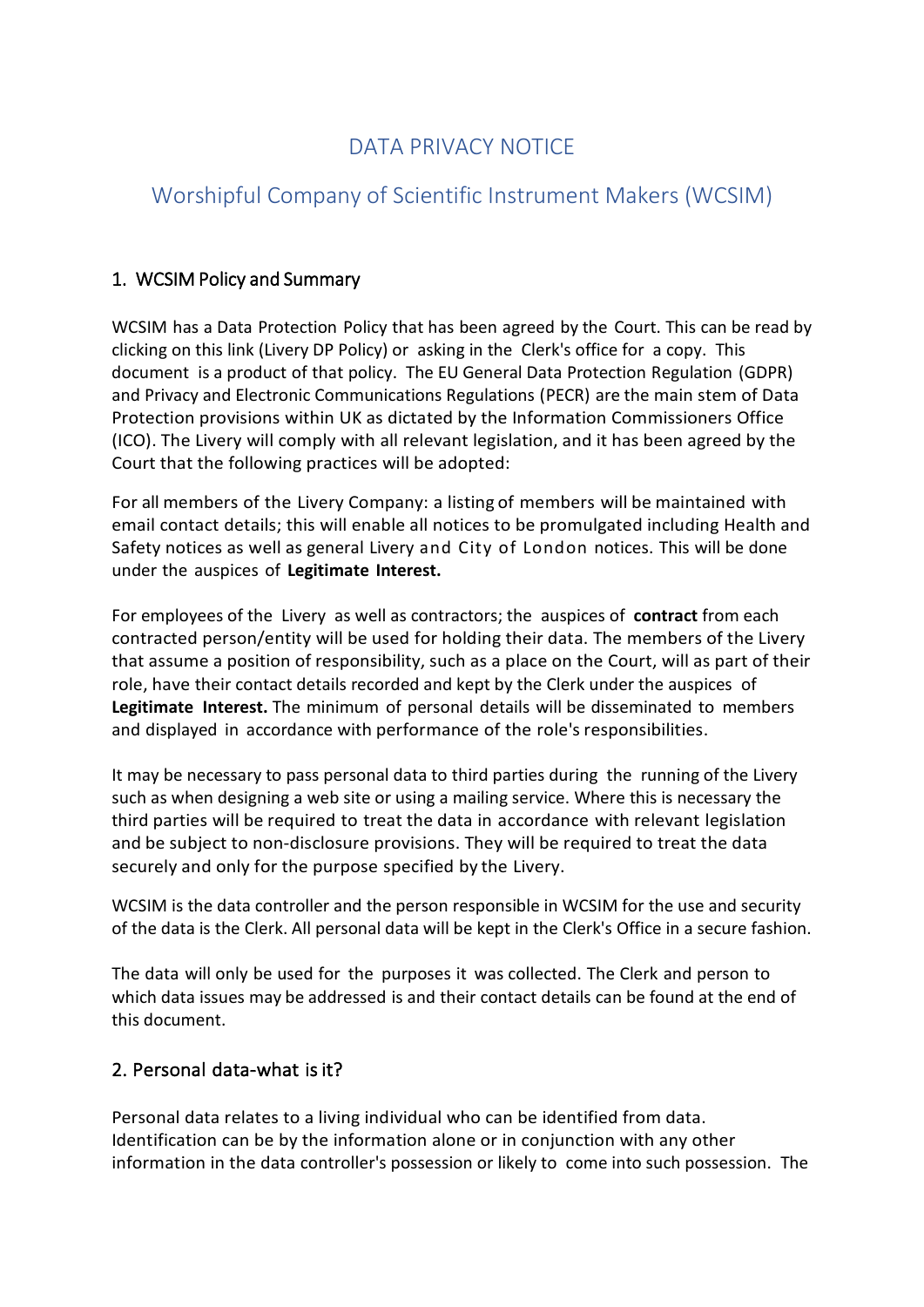processing of personal data is governed by the General Data Protection Regulation (GDPR) and any subsequent legislation.

## 3. Who are we?

We are the Worshipful Company of Scientific Instrument M akers The Clerk is responsible for the use and security of your data. This means WCSIM and the Clerk decides how your personal data is processed and for what purposes.

#### 4. How do we process your personal data?

WCSIM complies with its obligations under GDPR by keeping personal data up to date; by storing and destroying it securely; by not collecting or retaining excessive amounts of data; by protecting personal data from loss, misuse, unauthorized access and disclosure and by ensuring that appropriate technical measures are in place to protect personal data.

We use your personal data for the following purposes: -

- To administer WCSIM.
- To administer WCSIM formal and social occasions.
- To maintain our own accounts and records (including the processing of any gift aid applications).
- To promote WCSIM as an established organization in the City of London and promote events and sponsorship that the Court believe worthwhile from time to time.
- To maintain security of the Livery.
- To communicate information to and from the City of London Corporation and Lord Mayors Office

## 5. What is the legal basis for processing your personal data?

Processing is necessary, using Legitimate Interest for carrying out obligations under financial, employment, social security or social protection law, or a collective agreement.

- Processing where contracts are the essential element.
- Processing for special category data such as health, religious beliefs, trade union membership etc. are carried out by a not-for-profit body with a political, philosophical, religious or trade union aim provided: -
- the processing relates only to members or former members (or those who have regular contact with it in connection with those purposes}; and
- there is no disclosure to a third party without consent.

## 6. Sharing your personal data

Your personal data will be treated as strictly confidential and will only be shared with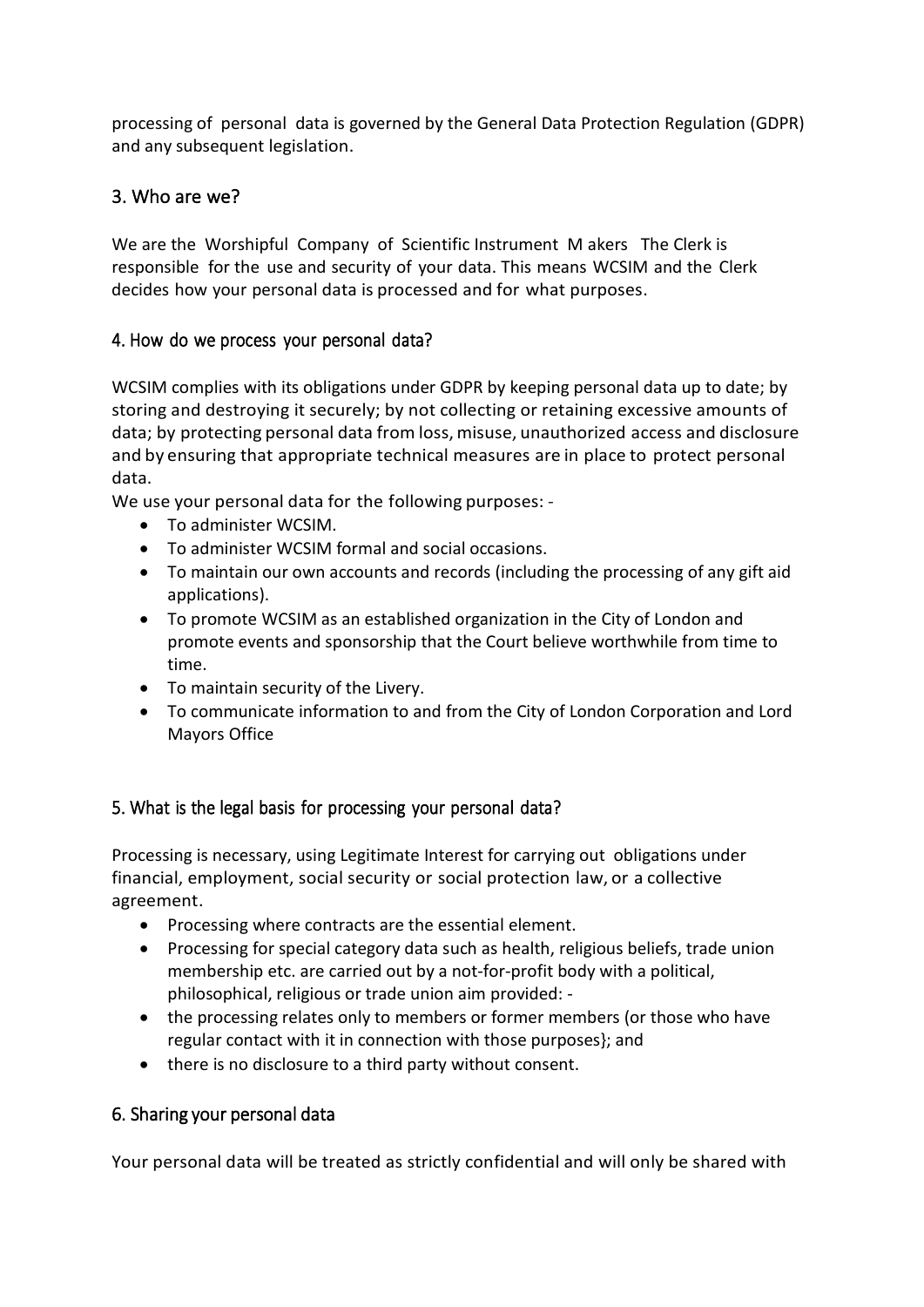personnel and other organisations associated with WCSIM Events. We will only share your data with third parties for the running of the Livery subject to relevant legal provisions incumbent on all.

## 7. How long do we keep your personal data?

We keep data in accordance with the ICO guidance. Normally it is kept for the period of time that you are a member of the Livery. Applications for membership that are unsuccessful will be kept for 12 months in case of challenge. Contractors' and Employees' data will be reduced to a minimum on completion of the contract and only kept a record of employment/service for reference purposes. Financial records and associated personal data will be kept for the year of the transaction and six full tax years following.

#### 8. Your rights and your personal data

Unless subject to an exemption under the GDPR, you have the following rights with respect to your personal data: -

- The right to request a copy of your personal data which WCSIM holds about you.
- The right to request that the WCSIM corrects any personal data if it is found to be inaccurate or out of date.
- The right to request your personal data is erased where it is no longer necessary for WCSIM to retain.
- The right to withdraw your consent (if under the consent permission} to the processing at any time.
- The right to request that the data controller provide the data subject with his/her personal data and where possible, to transmit that data directly to another data controller, (known as the right to data portability), (where applicable) [Only applies where the processing is based on consent or is necessary for the performance of a contract with the data subject and in either case the data controller processes the data by automated means].
- The right, where there is a dispute in relation to the accuracy or processing of your personal data, to request a restriction is placed on further processing.
- The right to object to the processing of personal data, (where applicable) [Only applies where processing is based on legitimate interests (or the performance of a task in the public interest/exercise of official authority); direct marketing and processing for the purposes of scientific/historical research and statistics].
- The right to lodge a complaint with the Information Commissioners Office.

## 9. Further processing

If WCSIM wish to use your personal data for a new purpose, not covered by this Data Protection Notice, then we will provide you with a new notice explaining this new use prior to commencing the processing and setting out the relevant purposes and processing conditions. Where and whenever necessary, we will seek your prior consent to the new processing.